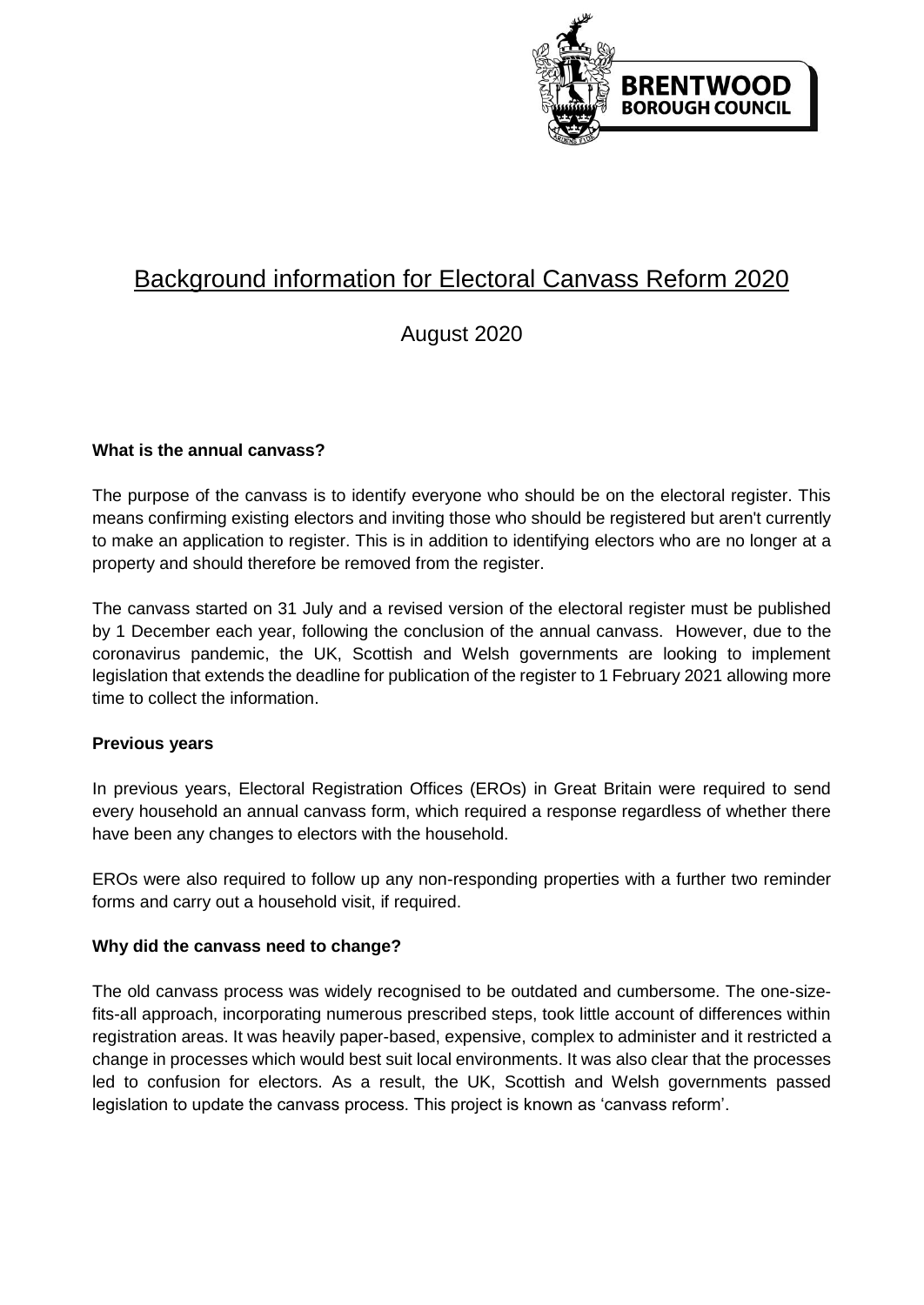# **What is the purpose of canvass reform?**

Given the previous limitations of the canvass process, the purpose of canvass reform is:

- to make the process simpler and clearer for citizens.
- for EROs to have greater discretion to run a tailored canvass which better suits their local area.
- to reduce the administrative burden on EROs and the financial burden on taxpayers.
- to safeguard the completeness and accuracy of the registers.
- to maintain the security and integrity of the registers; and
- to include the capacity for innovation and improvement, with a model that is adaptable to future change.

# **What support will be required?**

To successfully implement the new reform support will be required with teams across the local authority including IT, communications and teams holding local data, such as Council Tax, Housing and the Register Office.

# **How is the reformed canvass different?**

The reformed canvass process incorporated a 'data matching' exercise at the start in which registered electors were compared against external datasets to see if they matched.

EROs were required to conduct 'national data matching' against data held by the Department for Work and Pensions (DWP) followed by 'local data matching' against local data sources such as council tax data if time and resources allowed.

The results of these processes then informed the EROs whether the elector(s) living in each property were likely to have changed or not. If the results show that the elector(s) in a property matched the national or local dataset, then EROs had the discretion to canvass that property through a streamlined canvass process (Route 1) where a response is only required if there is a change to report.

Brentwood had a large proportion of properties sent down this Route known as CCA (canvass communication A) resulting in us not having to 'chase' these Route 1 properties for a response. However, these properties will still generate a work chain if the details have changed or required updating.

This allows us to concentrate on the properties where the data matching indicated that a change was likely ('Route 2'). This 'unmatched' group of properties are required to respond to the canvass communications they receive from us known as a CCB (canvass communication B). Properties in this Route 2 group are required to respond even if there are no changes and we are required to make a minimum of three contact attempts where we do not receive a response.